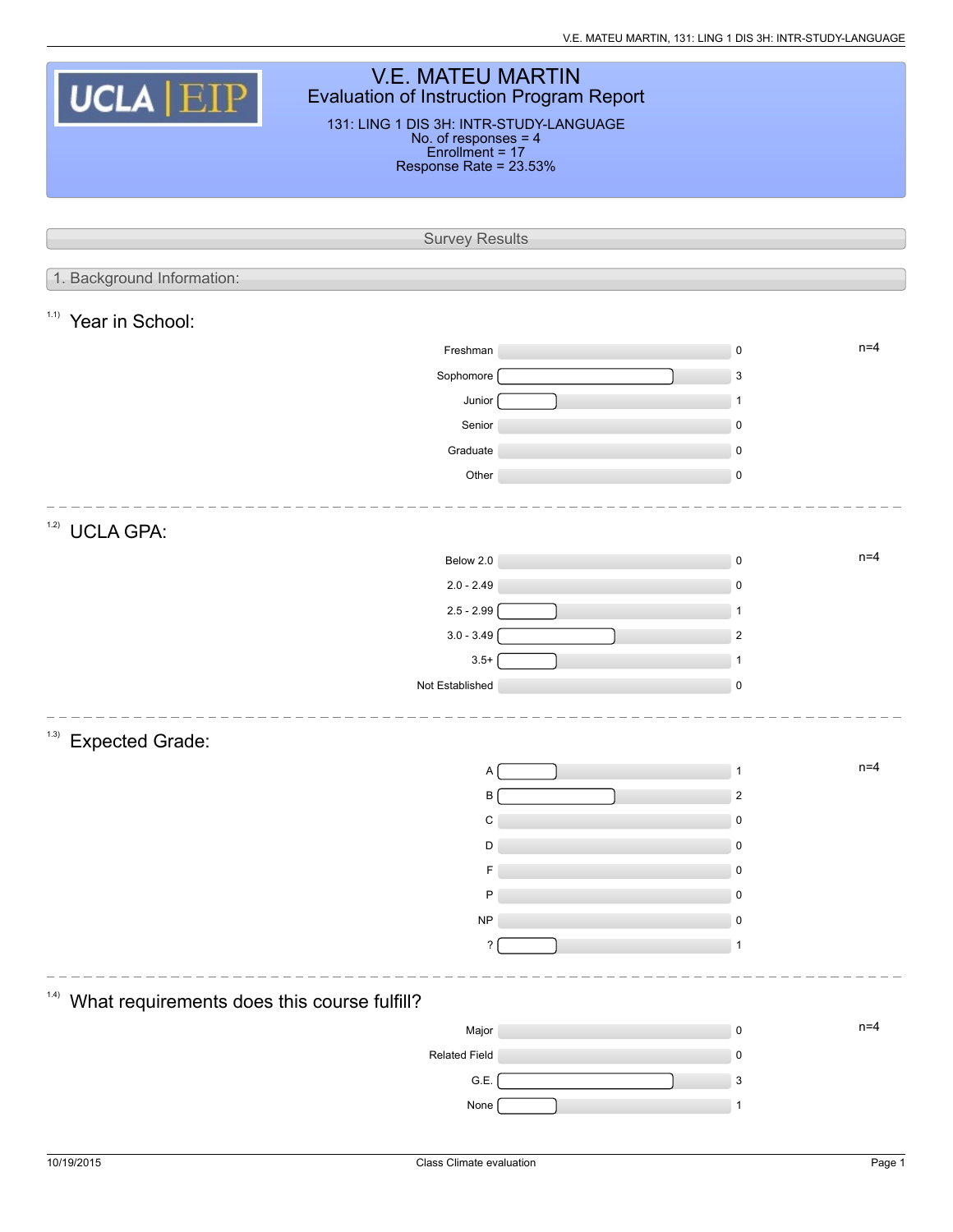|       | 2. Your Teaching Assistant (T.A.):                                                                          |                               |              |                |   |                  |                                                 |
|-------|-------------------------------------------------------------------------------------------------------------|-------------------------------|--------------|----------------|---|------------------|-------------------------------------------------|
|       | <sup>2.1)</sup> Teaching Assistant Knowledge - The<br>T.A. was knowledgeable about the<br>material.         | <b>Disagree</b><br>Strongly - |              |                |   | Agree Strongly - | $n=4$<br>$av = 3.75$<br>$md=4$<br>$dev = 0.5$   |
|       | Teaching Assistant Concern - The T.<br>A. was concerned about student<br>learning.                          | Disagree<br>Strongly -        |              |                |   | Agree Strongly - | n=4<br>$av = 3.75$<br>$md=4$<br>$dev = 0.5$     |
| 2.3)  | Organization - Written and video<br>presentations were well prepared and<br>organized.                      | Disagree<br>Strongly -        |              |                |   | Agree Strongly - | $n=4$<br>$av = 3.75$<br>$md=4$<br>$dev = 0.5$   |
| 2.4)  | Scope - The teaching assistant<br>expanded on course ideas.                                                 | <b>Disagree</b><br>Strongly - |              |                |   | Agree Strongly - | $n=4$<br>$av = 3.75$<br>$md=4$<br>$dev = 0.5$   |
| 2.5)  | Interaction - Students felt welcome in<br>seeking help from the teaching<br>assistant.                      | Disagree<br>Strongly -        |              |                |   | Agree Strongly - | $n=4$<br>$av = 3.75$<br>$md=4$<br>$dev = 0.5$   |
| 2.6)  | Communication Skills - The teaching<br>assistant had good communication<br>skills.                          | <b>Disagree</b><br>Strongly - |              |                |   | Agree Strongly - | $n=4$<br>$av = 3.75$<br>$md=4$<br>$dev = 0.5$   |
| 2.7)  | Discussion Board - The T.A.'s<br>questions and comments on the<br>discussion board were valuable.           | Disagree<br>Strongly -        |              |                |   | Agree Strongly - | n=4<br>$av = 3.75$<br>$md=4$<br>$dev = 0.5$     |
| (2.8) | Discussion Board - The T.A. was an<br>active and consistent presence on<br>the discussion board.            | <b>Disagree</b><br>Strongly - | $\mathbf{1}$ | $\overline{2}$ | 3 | Agree Strongly - | n=4<br>av.=3.75<br>$md=4$<br>$dev = 0.5$        |
| 2.9)  | Live Discussions - The T.A. effectively<br>led the live online discussions.                                 | Disagree<br>Strongly -        |              |                |   | Agree Strongly - | $n=4$<br>$av = 3.5$<br>$md=3.5$<br>$dev = 0.58$ |
|       | <sup>2.10)</sup> Value - The overall value of the T.A.'s<br>contribution justified your time and<br>effort. | Disagree<br>Strongly -        |              |                |   | Agree Strongly - | $n=4$<br>$av = 3.75$<br>$md=4$<br>$dev = 0.5$   |
|       | Overall - What is your overall rating of<br>the teaching assistant?                                         | <b>Disagree</b><br>Strongly - |              |                |   | Agree Strongly - | $n=4$<br>$av = 3.75$<br>$md=4$<br>$dev = 0.5$   |
| 2.13) | <b>Discussion board</b>                                                                                     | Poor -                        |              |                |   | Excellent        | $n=4$<br>$av = 4.5$<br>$md=4.5$<br>$dev = 0.58$ |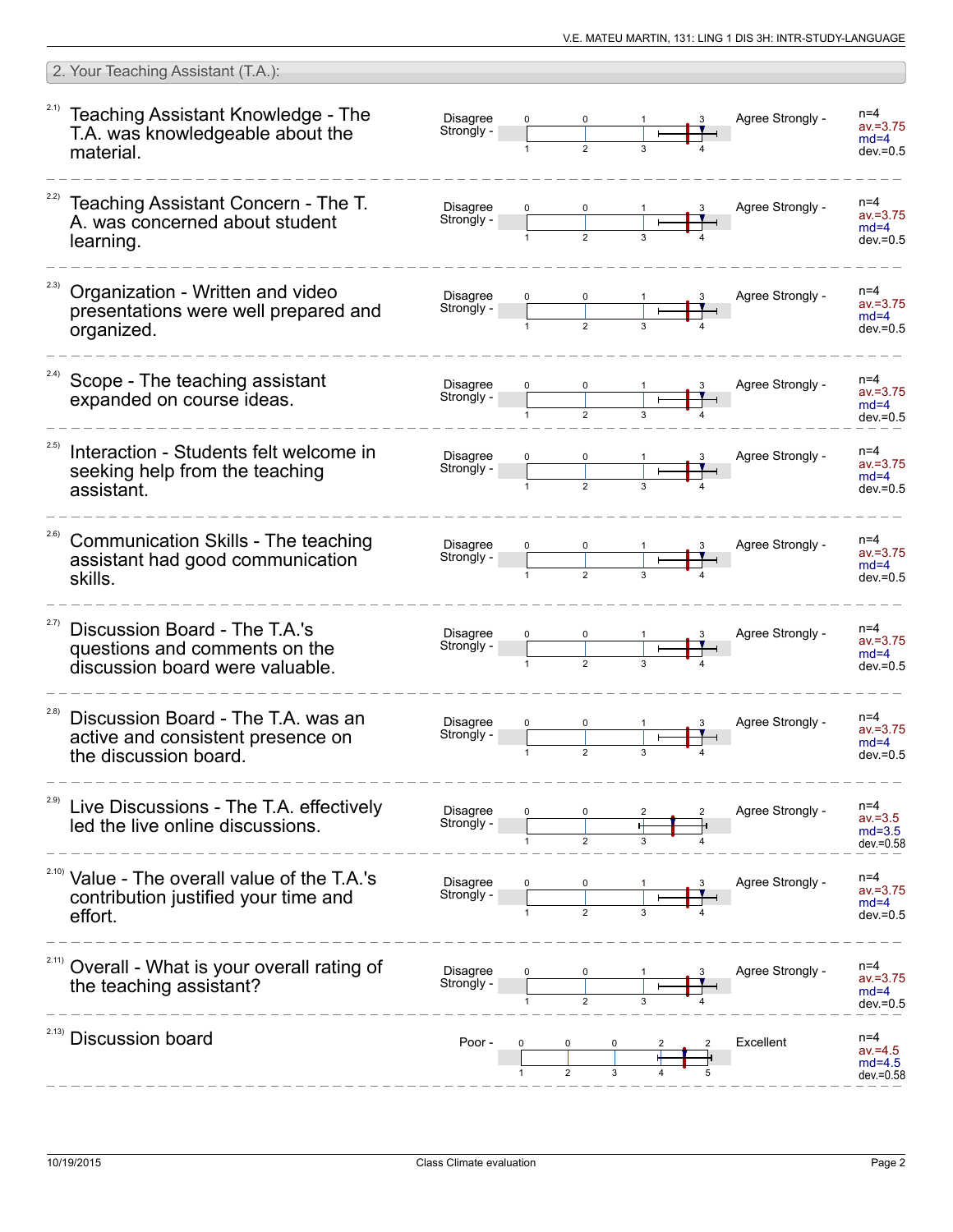| <sup>2.14)</sup> T.A. weekly blog | Poor - | $\Omega$ | $\Omega$<br>$\overline{2}$     | 0<br>3           | 4 | 5 | Excellent | $n=4$<br>$av = 4.5$<br>$md=4.5$<br>$dev = 0.58$ |
|-----------------------------------|--------|----------|--------------------------------|------------------|---|---|-----------|-------------------------------------------------|
| $2.15)$ T.A. webcam video         | Poor - | $\Omega$ | $\Omega$<br>$\overline{2}$     | $\Omega$<br>3    |   |   | Excellent | $n=4$<br>$av = 4.5$<br>$md=4.5$<br>$dev = 0.58$ |
| 2.16)<br>Live online interactions | Poor - |          | <sup>0</sup><br>$\overline{2}$ | $\Omega$<br>3    | 4 | 5 | Excellent | $n=4$<br>$av = 4.5$<br>$md=4.5$<br>$dev = 0.58$ |
| $2.17)$ T.A. office hours         | Poor - | $\Omega$ | $\mathbf 0$<br>$\overline{2}$  | $\mathbf 0$<br>3 | 4 | 5 | Excellent | $n=4$<br>$av = 4.5$<br>$md=4.5$<br>$dev = 0.58$ |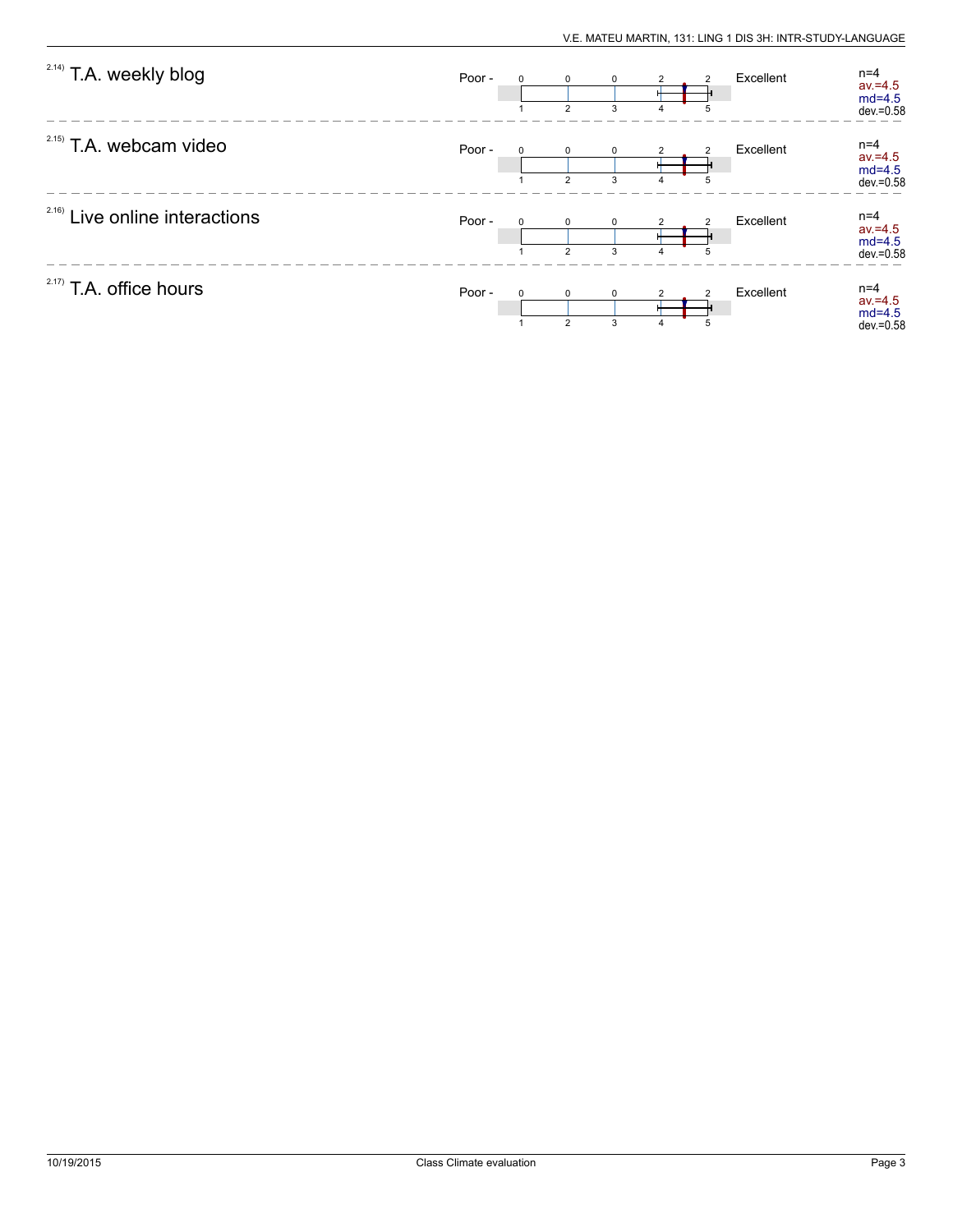## Profile

 $\overline{1}$ 

 $\overline{1}$ 

 $\mathbf{r}$ 

 $\mathbf{I}$ 

Subunit: LING

## Name of the instructor: V.E. MATEU MARTIN

Name of the course: (Name of the survey) 131: LING 1 DIS 3H: INTR-STUDY-LANGUAGE

Values used in the profile line: Mean

## 2. Your Teaching Assistant (T.A.):

- 2.1) Teaching Assistant Knowledge The T.A. was knowledgeable about the material.
- 2.2) Teaching Assistant Concern The T.A. was concerned about student learning.
- 2.3) Organization Written and video presentations were well prepared and organized.
- 2.4) Scope The teaching assistant expanded on course ideas.
- 2.5) Interaction Students felt welcome in seeking help from the teaching assistant.
- 2.6) Communication Skills The teaching assistant had good communication skills.
- 2.7) Discussion Board The T.A.'s questions and comments on the discussion board were valuable.
- 2.8) Discussion Board The T.A. was an active and consistent presence on the discussion board.
- 2.9) Live Discussions The T.A. effectively led the live online discussions.
- 2.10) Value The overall value of the T.A.'s contribution justified your time and effort.
- 2.11) Overall What is your overall rating of the teaching assistant?
- 2.13) Discussion board

2.14) T.A. weekly blog

- $2.15$ ) T.A. webcam video
- $2.16$ ) Live online interactions
- $2.17$ ) T.A. office hours

| Disagree<br>Strongly -        |  | <b>Agree Strongly</b> | $n=4$ | $av = 3.75$ |
|-------------------------------|--|-----------------------|-------|-------------|
| <b>Disagree</b><br>Strongly - |  | <b>Agree Strongly</b> | $n=4$ | $av = 3.75$ |
| <b>Disagree</b><br>Strongly - |  | <b>Agree Strongly</b> | $n=4$ | $av = 3.75$ |
| <b>Disagree</b><br>Strongly - |  | <b>Agree Strongly</b> | $n=4$ | $av = 3.75$ |
| <b>Disagree</b><br>Strongly - |  | <b>Agree Strongly</b> | $n=4$ | $av = 3.75$ |
| <b>Disagree</b><br>Strongly - |  | <b>Agree Strongly</b> | $n=4$ | $av = 3.75$ |
| Disagree<br>Strongly -        |  | <b>Agree Strongly</b> | $n=4$ | $av = 3.75$ |
| <b>Disagree</b><br>Strongly - |  | <b>Agree Strongly</b> | $n=4$ | $av = 3.75$ |
| <b>Disagree</b><br>Strongly - |  | <b>Agree Strongly</b> | $n=4$ | $av = 3.50$ |
| <b>Disagree</b><br>Strongly - |  | <b>Agree Strongly</b> | $n=4$ | $av = 3.75$ |
| <b>Disagree</b><br>Strongly - |  | <b>Agree Strongly</b> | $n=4$ | $av = 3.75$ |
| Poor -                        |  | Excellent             | $n=4$ | $av = 4.50$ |
| Poor -                        |  | Excellent             | $n=4$ | $av = 4.50$ |
| Poor -                        |  | Excellent             | $n=4$ | $av = 4.50$ |
| Poor -                        |  | Excellent             | $n=4$ | $av = 4.50$ |
| Poor -                        |  | Excellent             | $n=4$ | $av = 4.50$ |